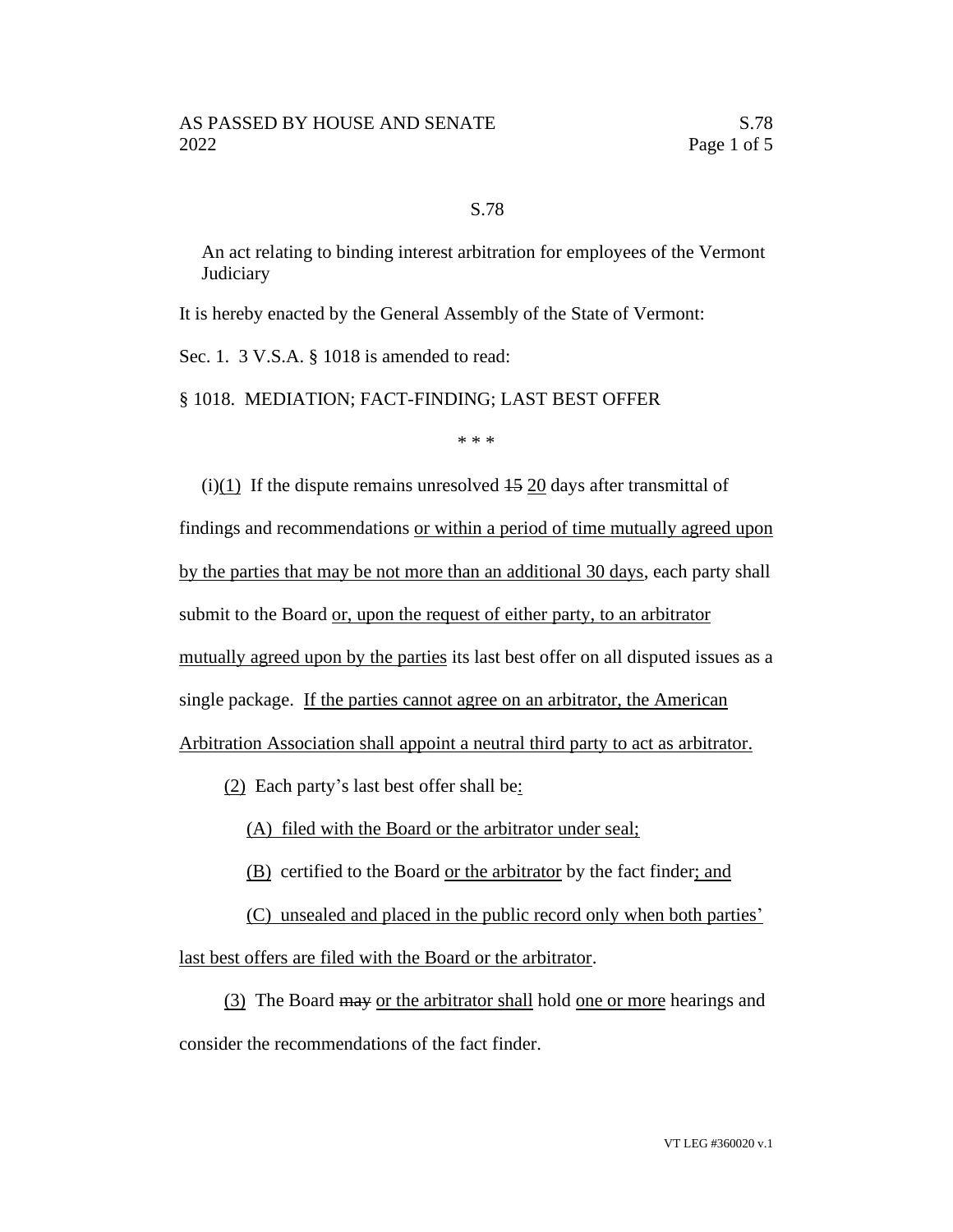(4)(A) Within 30 days of the certifications, the Board or the arbitrator shall select between the last best offers of the parties, considered in their entirety without amendment, and shall determine its cost.

(B) If the Board or the arbitrator finds that the last best offers of both parties are unreasonable and likely to produce undesirable results or likely to result in a long-lasting negative impact upon the parties' collective bargaining relationship, then the Board or the arbitrator may select the recommendation of the fact finder under subsection (g) of this section as to those disputed issues submitted to the Board or the arbitrator in the last best offers.

(5) The Board or the arbitrator shall not issue an order under this subsection that is in conflict with any law or rule or that relates to an issue that is not bargainable.

(6) The decision of the Board or the arbitrator shall be final and binding on the parties.

Sec. 2. 3 V.S.A. § 1019 is amended to read:

## § 1019. MEDIATION-ARBITRATION

(a) Notwithstanding section 1018 of this title or any other law, the parties may agree in advance to a mediation and arbitration procedure.

(b) The parties may jointly select a mediator. If they are unable to agree, either party may petition the Board to appoint a mediator who shall be a person of high standing and in no way actively connected with labor or management.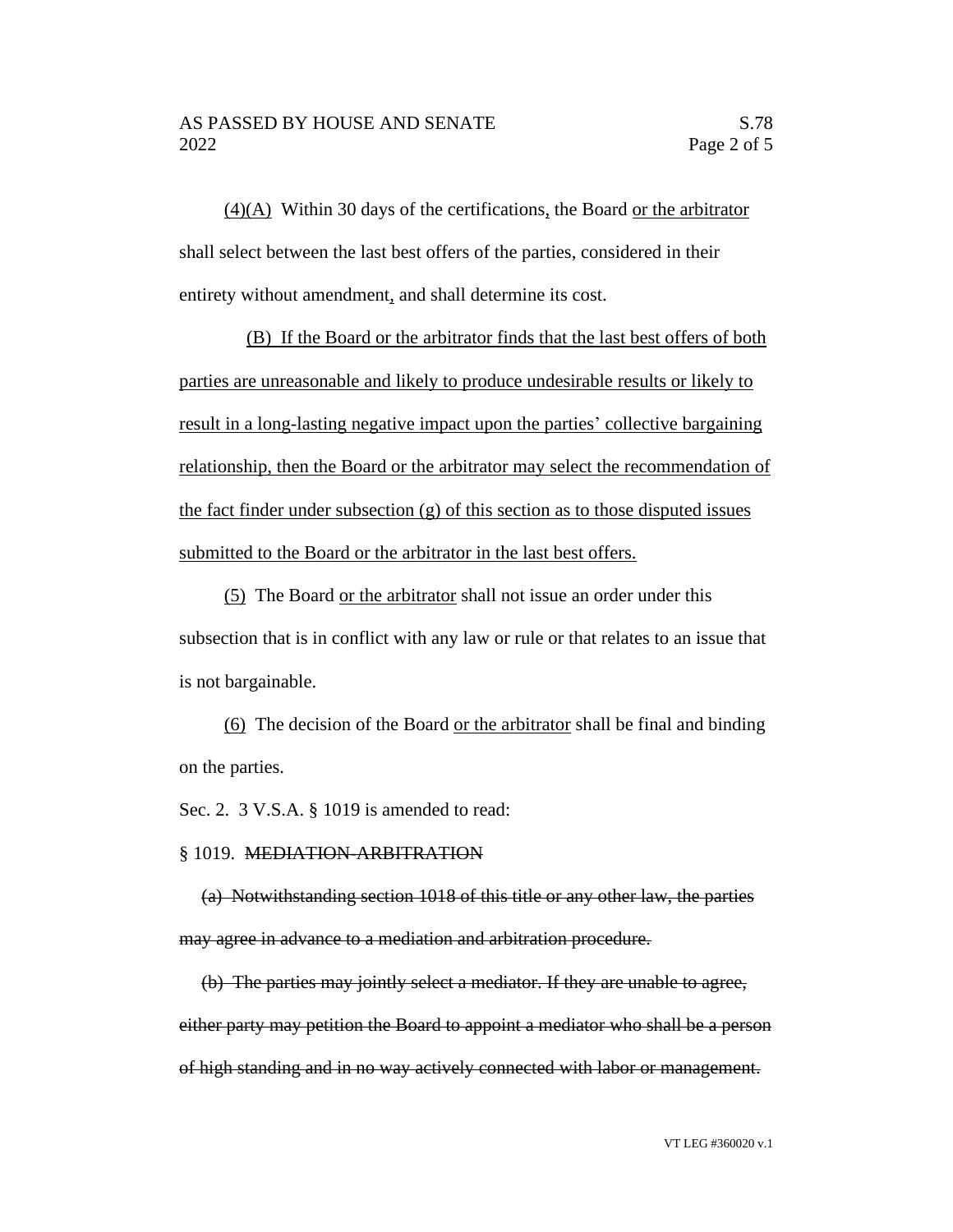The mediator may not be a person who has served as a mediator at an earlier stage of the same proceedings.

(c) The mediator shall encourage the parties to reach a voluntary settlement of the dispute, but may, after a reasonable period of mediation, as determined by the mediator, certify to the Board that the impasse continues and end mediation efforts.

(d) If the impasse remains unresolved for 15 days after the mediator's certification to the Board, either party may petition the Board to appoint an arbitrator who has been mutually agreed upon by the parties. If the parties fail to agree on an arbitrator within five days, the Board shall appoint an arbitrator who shall be a person of high standing and not actively connected with labor or management.

(e) A hearing before an arbitrator shall be informal and the Rules of Evidence for judicial proceedings shall not be binding. The arbitrator may consider any relevant evidence. The arbitrator may administer oaths and may issue subpoenas to persons and documents and other evidence relating to the issues presented.

(f) In reaching a decision, the arbitrator shall consider the factors in subsection 1018(f) of this title.

(g) The arbitrator shall submit a report, including its costs, to the parties and to the Board no later than 30 days after the termination of the hearing,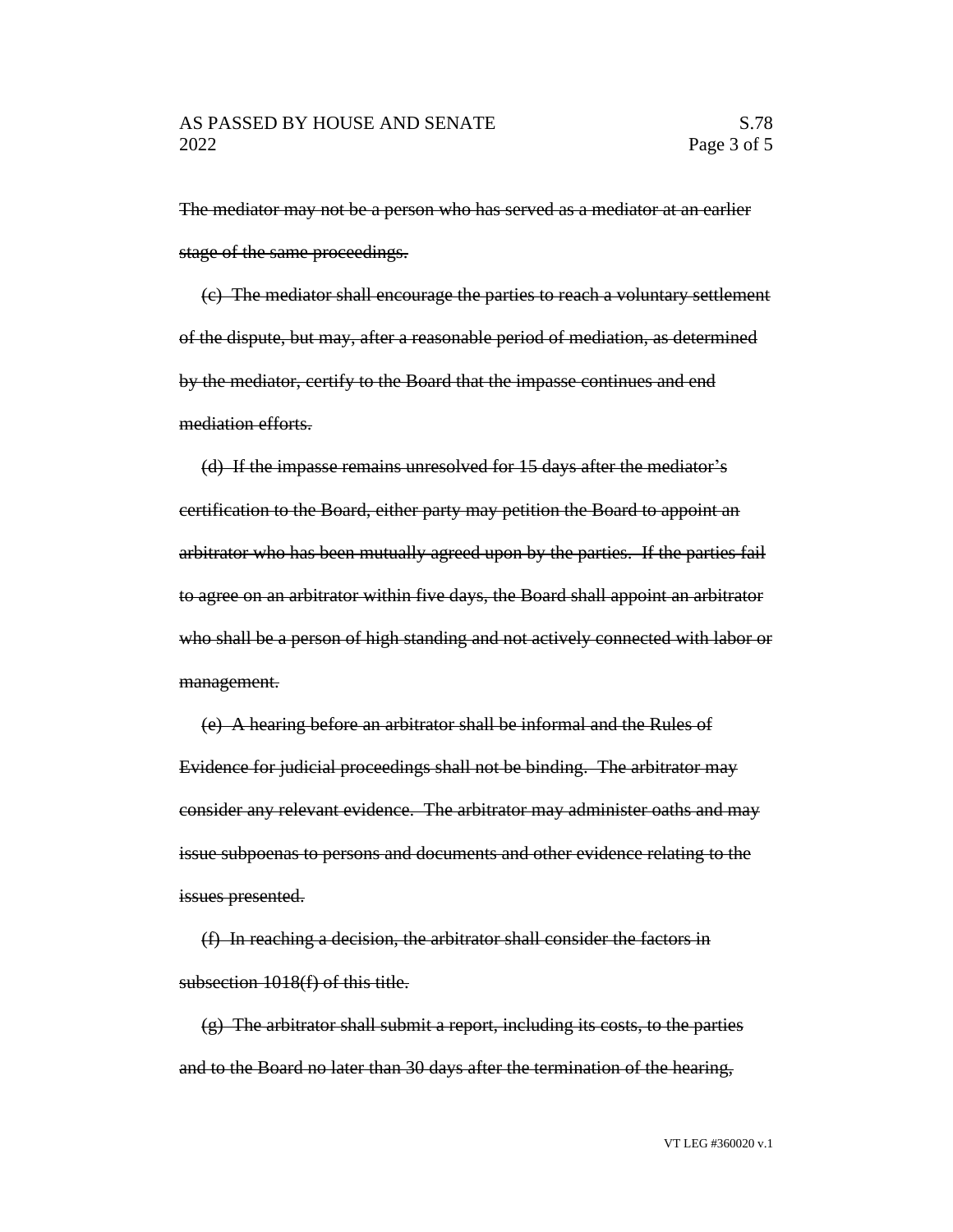unless the time is extended by agreement of both parties. The determination by the arbitrator on all issues shall be final and binding on the parties and shall not be appealable to the Board or to any other judicial or administrative quasijudicial challenge, except as follows:

(1) A party may request the arbitrator to modify an award if the request is made within 30 days after delivery of the award to the applicant. An arbitrator may modify an award if the arbitrator finds one of the following:

(A) There was an evident miscalculation of figures or an evident mistake in the description of any person, thing or property referred to in the award.

(B) The award was based on a matter not submitted and the award may be corrected without affecting the merits of the decision upon the issues submitted.

(C) The award is imperfect in a matter of form that does not affect the merits of the controversy.

(2) Notwithstanding any law to the contrary, upon application of a party, a Superior Court shall vacate an arbitration award based on one of the following:

(A) The award was procured by corruption, fraud, or other undue means.